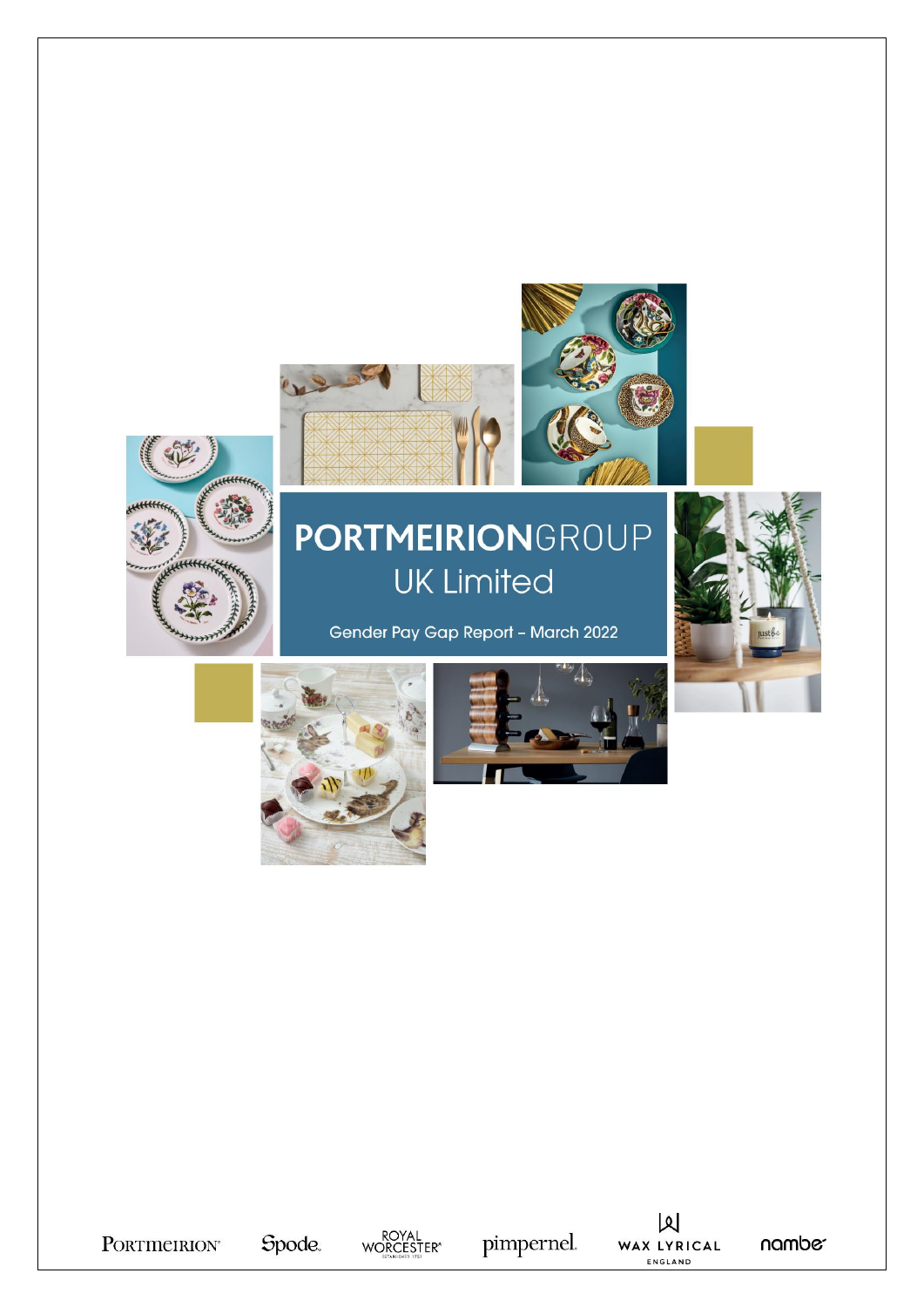# PORTMEIRIONGROUP

#### **About us**

Portmeirion Group has a very clear vision:

*"To be a leading force in the global homeware sector focused on growing our great brands. We aim to achieve this strategically through sustainable revenue growth and continued product development across our six established homewares brands."*

Building and maintaining an inclusive workplace is vitally important to us achieving our strategic vision and is an integral element of our company values. We believe that this is crucial in helping us to grow and attract the talent of today and beyond.

#### **Our brands**

Portmeirion Group has six major brands – Portmeirion, Spode, Royal Worcester, Pimpernel, Wax Lyrical and Nambé. Collectively, these brands have been favoured by our customers for more than 750 years, and we continue to invest and grow these brands via both line extensions to existing ranges and new complimentary lines.



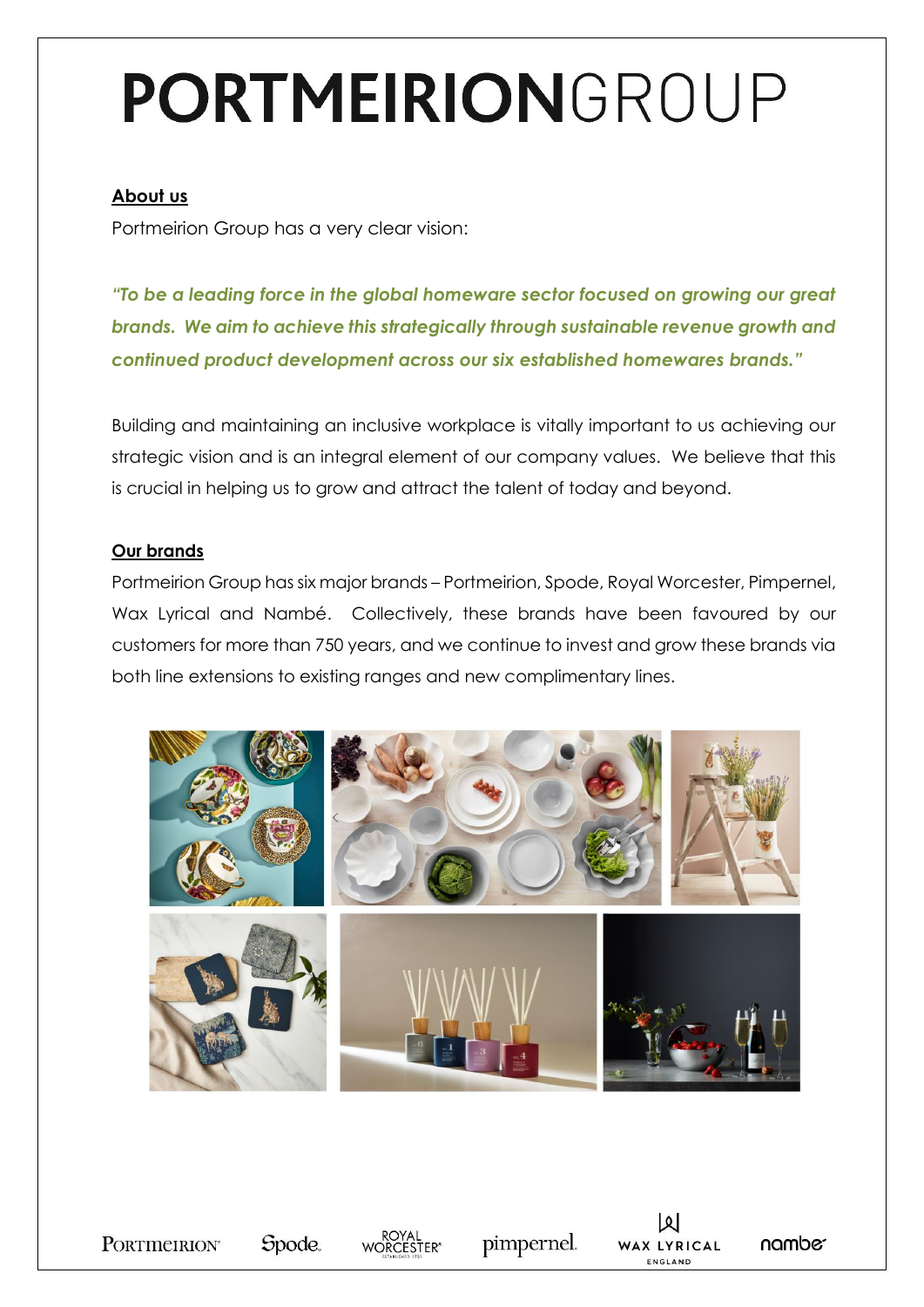#### **Our Gender Pay Gap**

We are committed to fostering a transparent and fair working environment, rewarding employees based on their performance. We strive to eliminate any gender bias in our pay and remuneration systems and understand that equal pay between males and females is a moral obligation and a legal right in accordance with the Equality Act 2010. As a business we regularly monitor equal pay internally to ensure that both male and female employees are remunerated appropriately.

We have conducted the analysis below in accordance with the Equality Act 2010 Gender Pay Gap Information Regulations which came into effect in April 2017 (the "Regulations").

Portmeirion Group UK Limited is the main operating subsidiary of Portmeirion Group PLC. It is the only UK Company within the Portmeirion Group that employs over 250 people and therefore the only company required to report under the Regulations. **The statements and figures in this report relate solely to Portmeirion Group UK Limited (the "Company").**

Pay gap based on 5<sup>th</sup> April 2021 snapshot date

Mean pay gap -4.9% Median pay gap -3.4%

It is important to note that the pay figures used in the calculations are recorded after deductions for any salary sacrifice arrangement, as stipulated by the Regulations. The Company gives employees the option to enter into salary sacrifice agreements for tax efficient pension savings and the provision of childcare vouchers. The resulting effect is that the pay used for the purposes of calculating the gender pay gap is significantly reduced for employees electing an element of salary sacrifice. There is some flexibility in the level of salaries paid to employees particularly in management roles, as this is dictated by knowledge, skills and experience, as well as market conditions. Gender is never a factor in how much we pay our employees.







pimpernel.



namber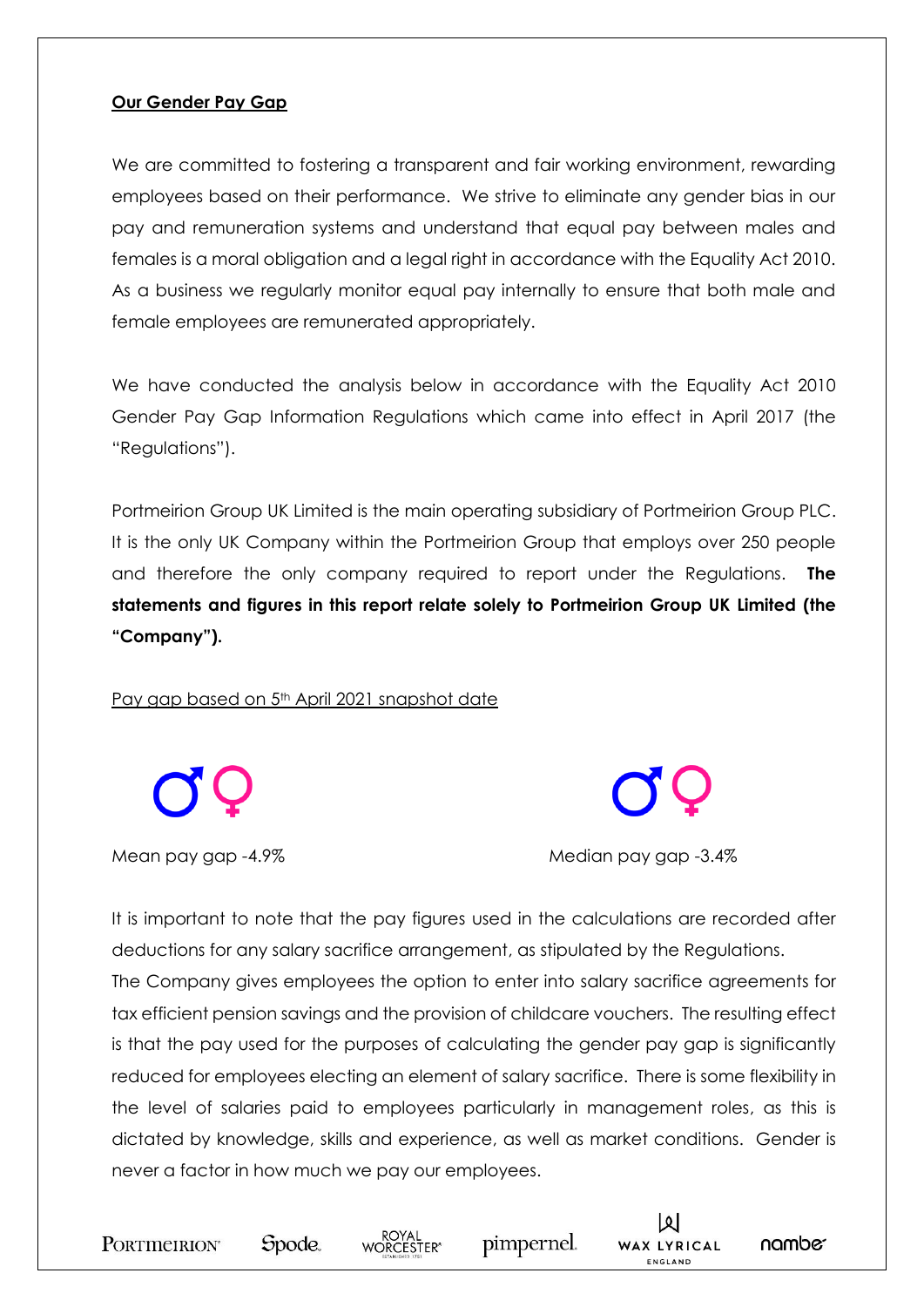

#### Proportion of male and female employees by quartile pay

|                       | Male   | Female |
|-----------------------|--------|--------|
| Upper Quartile        | 49.18% | 50.82% |
| Upper Middle Quartile | 52.94% | 47.06% |
| Lower Middle Quartile | 57.14% | 42.86% |
| Lower Quartile        | 53.78% | 46.22% |

#### Bonus gap based on 12 months preceding 5<sup>th</sup> April 2021

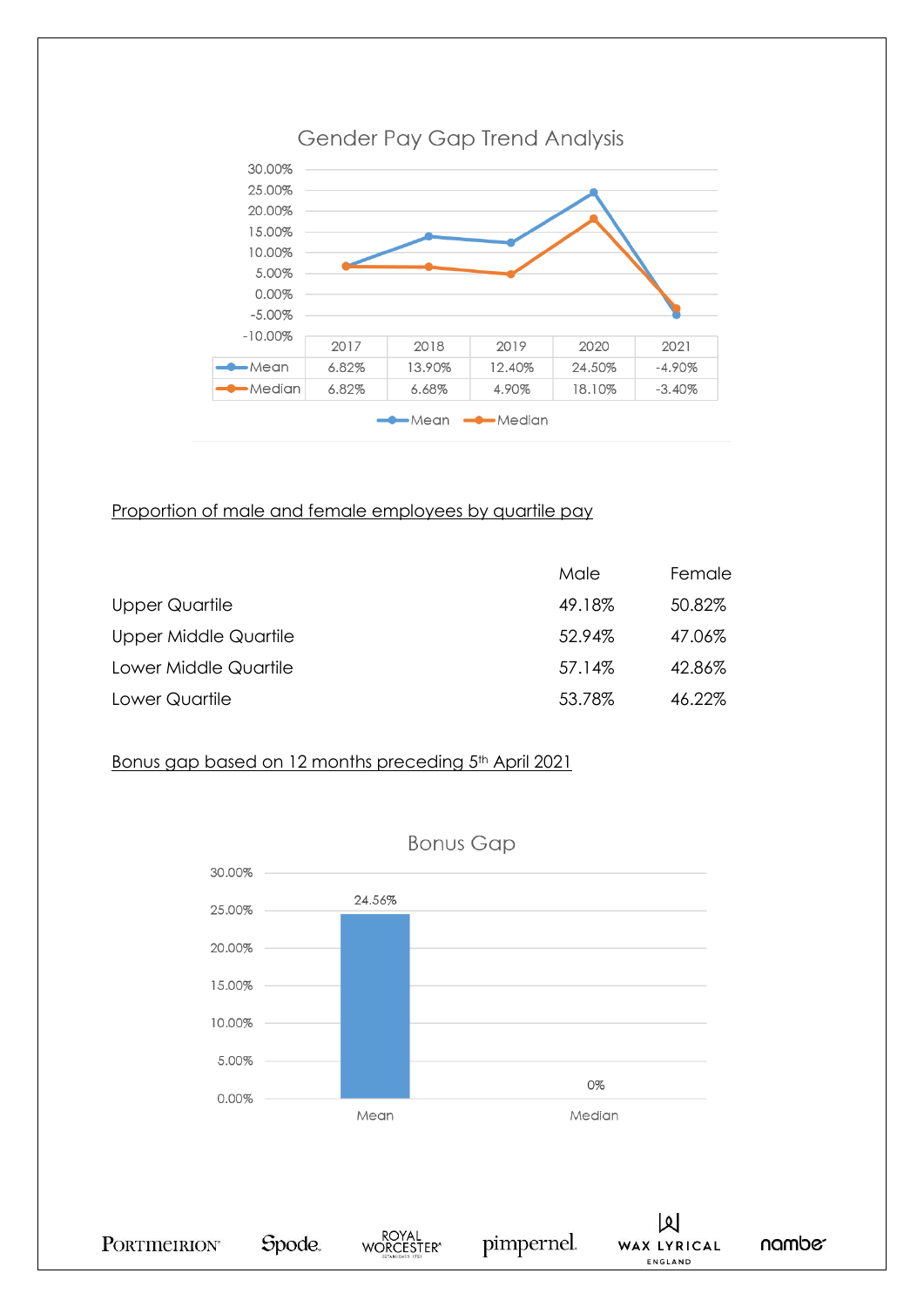The mean bonus gap is primarily driven by the elements of incentives that are included within the calculations, for example only the most senior employees participate in share scheme incentives which deliver a taxable gain and is part of "bonus" as defined by the Regulations. The provision of certain welfare benefits for our team members is key to our remuneration policy and therefore every employee is eligible for a significant level of life cover, health care, employer pension contributions, and all receive annual holiday entitlement in excess of their statutory entitlement. Annual incentives, on which the bonus gap reporting is based, are only one element of our employee reward package.



#### Proportion of employees receiving a bonus

#### **Our commitments**

Portmeirion Group prides itself as being a company with an open culture, putting its people at the forefront of everything it does, with high employee engagement and a consultative approach. This is demonstrated by the high levels of innovation that take place across the organisation. In 2021, we achieved Platinum status in our Investors in People reaccreditation. We are exceptionally proud of our Platinum status as this demonstrates our commitment to our people practices and continued development and recognises the importance of our Social responsibility – to our people, our communities, our customers, our suppliers, our shareholders and other third parties. We appreciate we do not exist in isolation and that our success depends on building

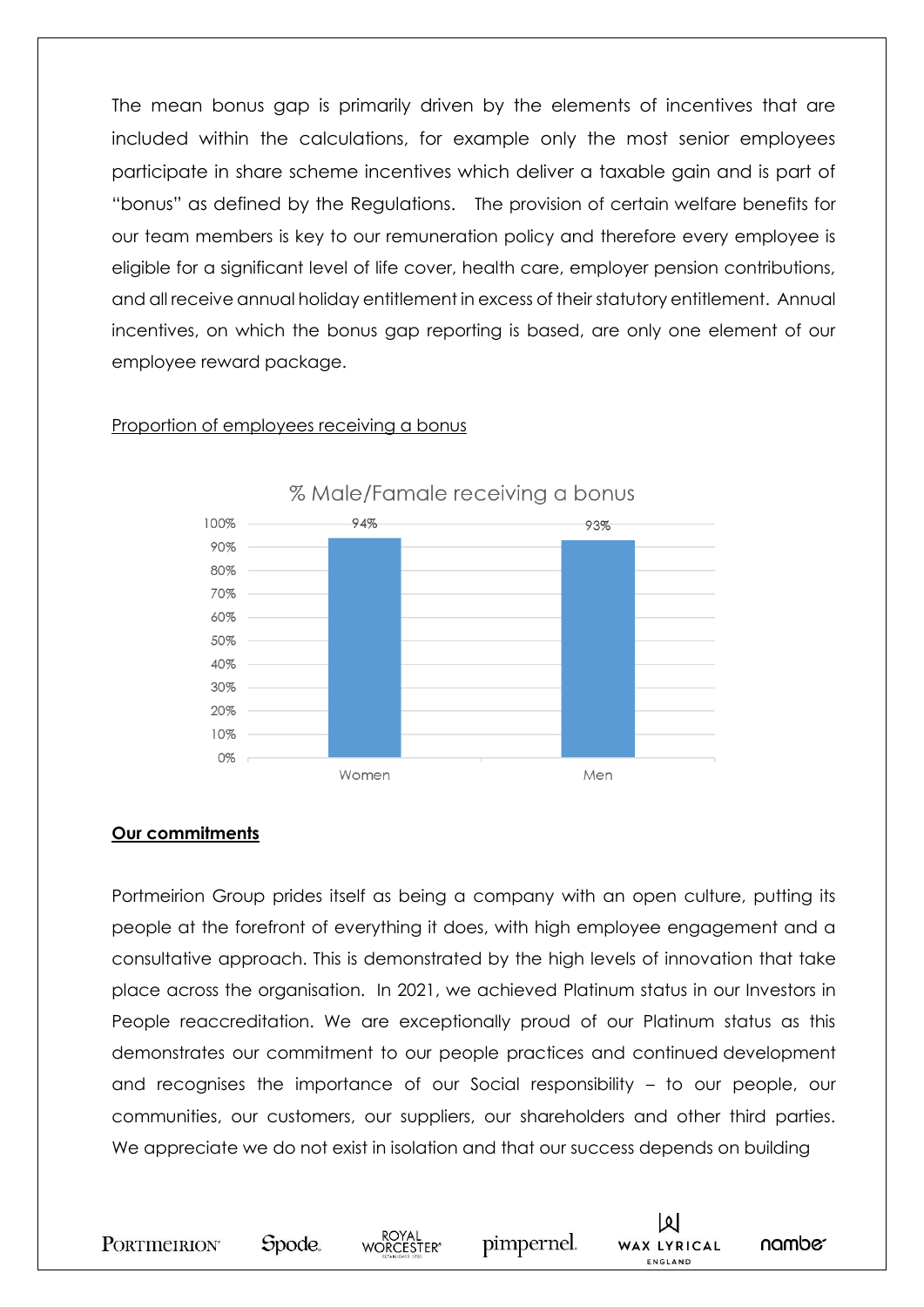successful relationships with all our stakeholders; based on respect, trust and mutual benefit.

As a Group we recognise and value all forms of diversity in our employees and endeavour to promote a culture of inclusiveness in our workplace to enhance the success of our business. To this effect we have a Diversity Policy complementing our Equal Opportunities Policy. It is important to us that we monitor that diversity within our workforce is at least reflective of our local communities and that without exception our recruitment procedures and employment practices are supportive of ethnic minority groups. Our managers are required to undergo unconscious bias training where this is appropriate.

### **INVESTORS IN PEOPLE®** We invest in people Platinum

As the Group moved to remote or hybrid working as a result of the pandemic, there has been a noticeable improvement with regard to recruiting more senior female colleagues from a wider pool of talent. The Group will be carrying on with arrangements that improve the work-life balance for its employees regardless of social status and gender. Training, development, and working environment. Developing talent and supporting diversity across our business helps to ensure we have the best teams who are motivated to deliver our goals. The Group provides a number of learning and development opportunities across all areas of the business to ensure that our employees have all the necessary skills to competently perform their roles.

Recognition and engagement are key to the retention of our employees is recognising and rewarding their hard work. Our reward strategy aims to provide a package that offers competitive pay and distinctive benefits. We are committed to paying the National Living Wage and all of our employees are offered membership to our Group personal pension plan, which provides employer contributions for all members. In addition all employees are included in generous life cover and healthcare policies.